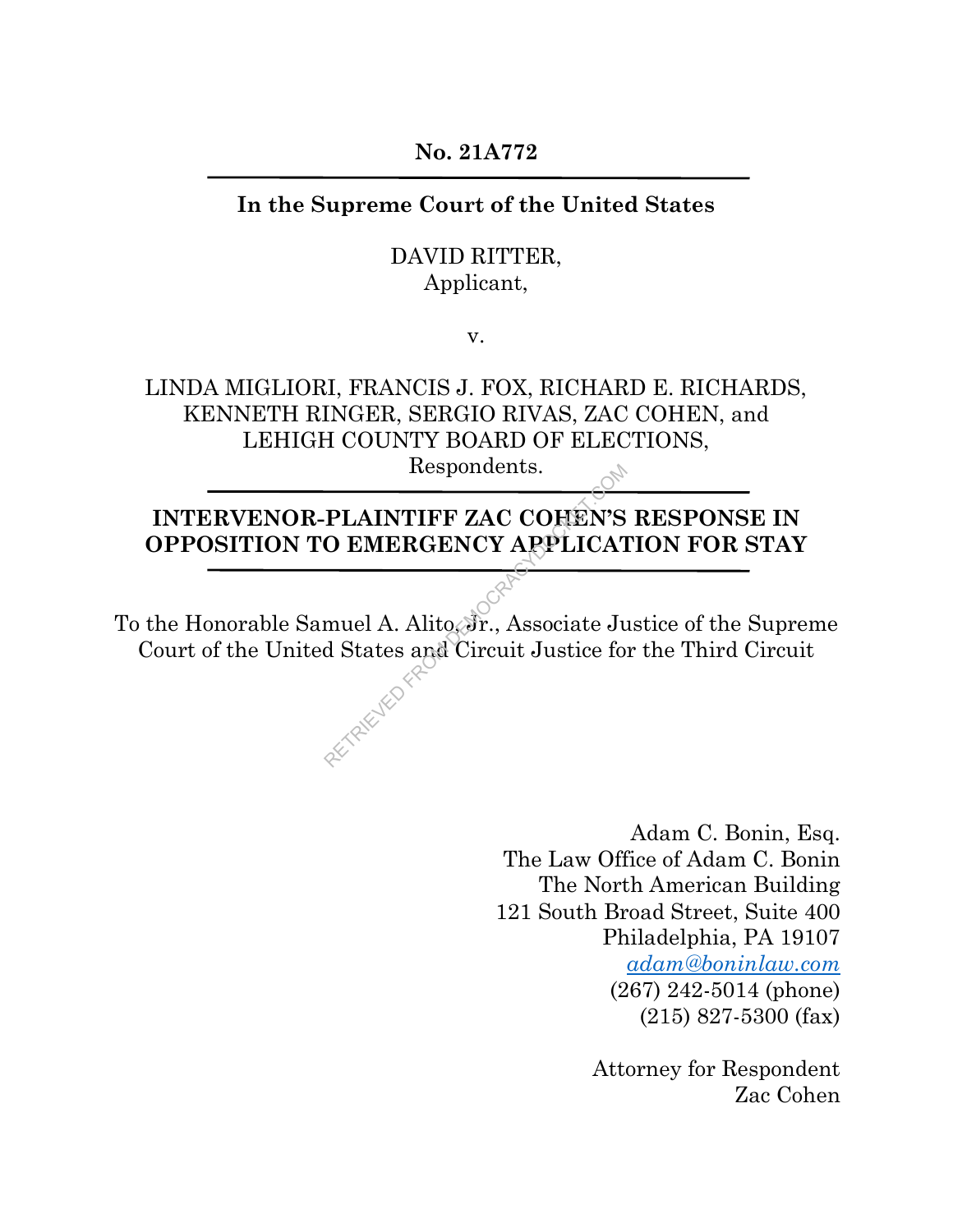## **TABLE OF CONTENTS**

| 2. There is no intra-Pennsylvania conflict which this Court |  |
|-------------------------------------------------------------|--|
|                                                             |  |

RETREVED FROM DEMOCRACY DOCKET. COM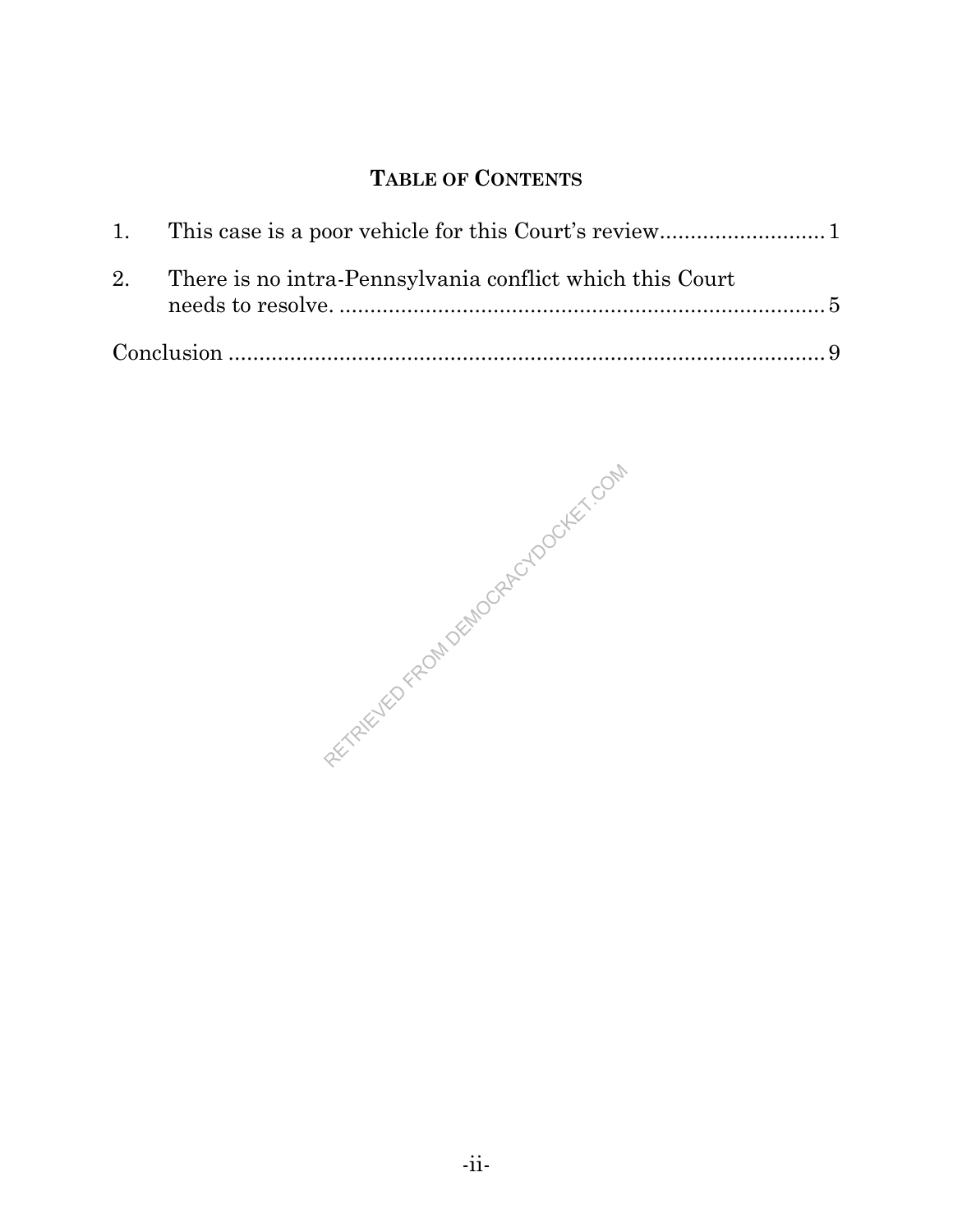# **TABLE OF AUTHORITIES**

## **Cases**

| <u>Dave McCormick for Senate v. Chapman,</u>                         |
|----------------------------------------------------------------------|
|                                                                      |
| <u>In Re Canvass Of Absentee And Mail-In Ballots Of Nov. 3, 2020</u> |
|                                                                      |
| <b>Statutes</b>                                                      |
|                                                                      |
|                                                                      |
|                                                                      |
|                                                                      |
|                                                                      |
|                                                                      |
|                                                                      |
| $25 \text{ Pa.C.S.A.} \$ $3511 \dots 2$                              |

# **Other Authorities**

| Katherine Reinhard, "Jarrett Coleman declares victory over |  |
|------------------------------------------------------------|--|
| Pa. Sen Browne in Lehigh Valley GOP primary,"              |  |
|                                                            |  |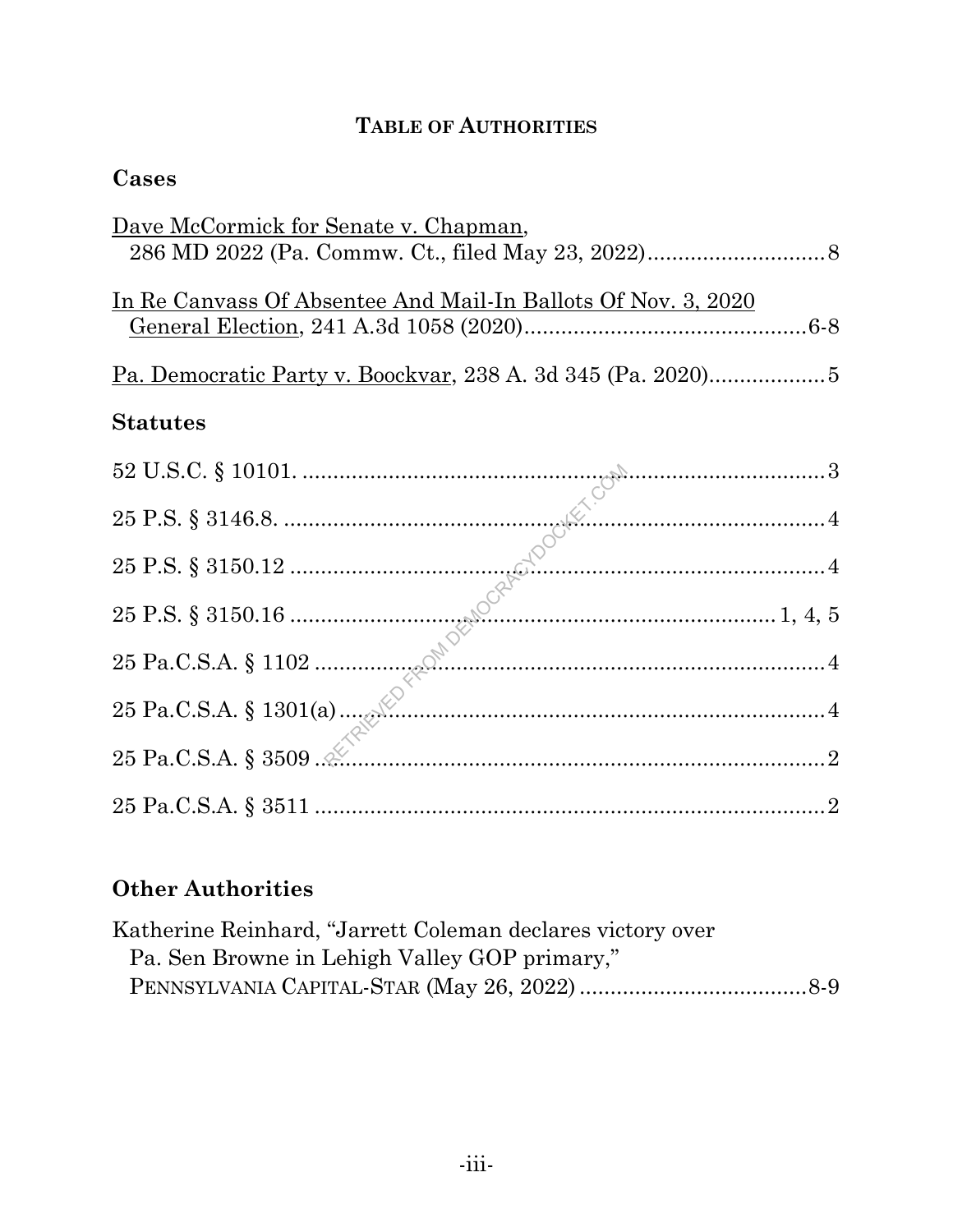Respondent Zac Cohen, candidate for the Court of Common Pleas of Lehigh County and intervenor-plaintiff below, opposes the application for stay and joins in the argument of the Migliori Respondent-Voters in its entirety. This response seeks only to elaborate on two small points:

### **1. This case is a poor vehicle for this Court's review.**

While it is easy to conceive of legislative rationales under which the voter might be required to handwrite a date on an outer ballot envelope especially when, unlike here, there is a window between the final date a ballot can be lawfully voted and the date on which it must be delivered to the board of elections—none apply here. The date on which an ordinary mail-in voter casts a ballot is irrelevant to Pennsylvania's statutory scheme, and nowhere in the ballot canvassing process is that date ever consulted by election board workers; rather a ballot is timely if it is received by 8 p.m. on Election Day, and the boards of elections stamp the envelopes upon receipt to confirm timeliness. *See* 25 P.S. § 3150.16(c). 1 w voted and the date on which<br>ns—none apply here. The date<br>a ballot is irrelevant to Penn<br>e in the ballot canvassing process in the ballot canvassing process<br>how board workers; rather a ba<br>Election Day, and the boards of

<sup>&</sup>lt;sup>1</sup> "A completed mail-in ballot must be received in the office of the county board of elections no later than eight o'clock p.m. on the day of the primary or election."

The Department of State guidance states that the counties "should stamp the date of receipt on the ballot return. County boards of elections should record the receipt of absentee and mail ballots daily in" the statewide database for voter records. Pa. Dep't of State, Guidance Concerning Examination of Absentee and Mail-in Ballot Return Envelopes (Sept. 11, 2020), available online at https://www.dos.pa.gov/VotingElections/OtherServicesEvents/Document *(cont'd next page…)*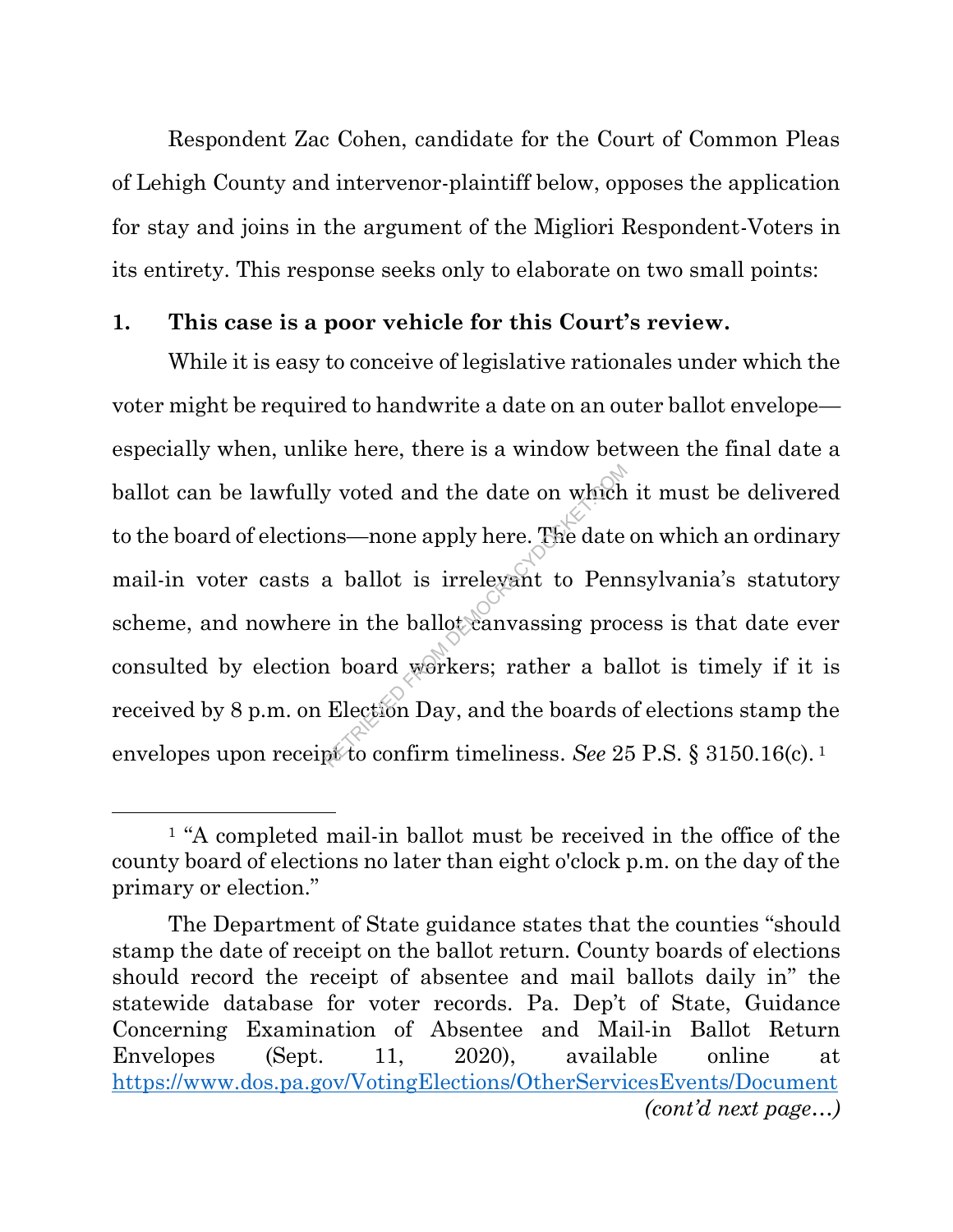The dispositive and undisputed fact is that in this election, dates that were completely wrong were considered acceptable. Suppose the Lehigh County Board of Elections receives three final mail-in ballots on Election Day, before the deadline, and physically and electronically timestamps them. When it's time to canvass them, the Board of Elections staff confirms on each outer envelope that the declaration was signed by the voter, having already verified the voter's qualifications and the like in approving the voter registration application and application for mail-in ballot. The staffer then looks to the right, where there is a line which says "Date (MM/DD/YYYY) / Fecha (MM/DD/AAAA)."

On that line, the first voter wrote in her birthdate, November 12, 1955. The second voter printed "July 4, 2026," perhaps in honor of our nation's forthcoming semiquincentennial. The third wrote nothing. en looks to the right, where then<br>  $\ell$ ) / Fecha (MM/DD/AAAA)."<br>
he first voter wrote in her birt<br>
ter printed "July 4, 2026," per<br>
semiquingentennial. The third<br>
second in the second in the second in the second in the se

s/Examination%20of%20Absentee%20and%20Mail-In%20Ballot%20Return%20Envelopes.pdf.

By contrast, Pennsylvania law allows military and overseas civilian absentee voters to have their completed ballots delivered to the county board of elections as late as 5 p.m. on the Tuesday following Election Day, so long as they submit them for mailing by 11:59 p.m. on the night before Election Day. In assessing timely submission, the General Assembly has expressly stated that the ballot envelope will not be rejected for having a late, unreadable, or missing postmark so long as the voter has declared under penalty of perjury that the ballot was timely submitted. In that limited situation, pertaining to that specific category of voters, the date of the declaration is relevant in determining timeliness. *See* 25 Pa.C.S.A. §§ 3509, and 3511.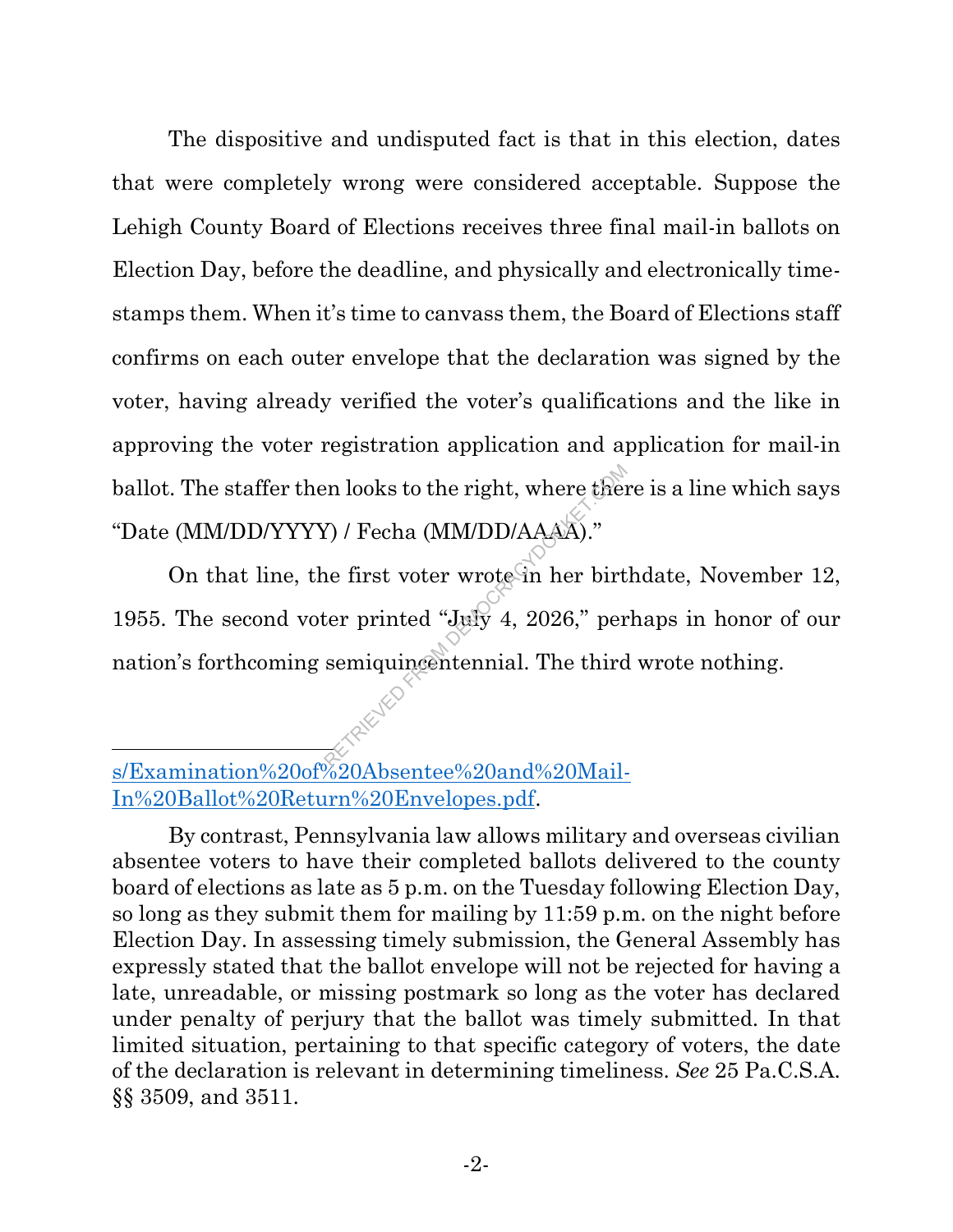There is no dispute on this record that the first two envelopes would be opened, and their ballots counted, even though the dates listed are obviously "wrong." (14a, 19a). Yet the third ballot will not be.

Under these circumstances, the date that a voter places on the ballot return envelope cannot be material, and this case accordingly presents no opportunity for this Court to resolve any important question of federal law. As the Third Circuit properly noted, "We are at a loss to understand how the date on the outside envelope could be material when incorrect date—*including future dates*—are allowable but envelopes where the voter simply did not fill in a date are not." 15a (emphasis in original). Judge Matey, concurring, agreed that this essentially ended the materiality inquiry: *uding future dates*—are allow<br>bly did not fill in a date are not<br>y, concurring, agreed that this<br>offered no evidence, and little a<br>date requirement for voter de<br>Pennsylvania Election Code is<br>lin § 10101(a)(2)(B). Instead,

Appellees offered no evidence, and little argument, that the date requirement for voter declarations under the Pennsylvania Election Code is material as defined in  $\S$  10101(a)(2)(B). Instead, they agree that no party contests that voter declarations with inaccurate dates were counted in this election. Add up both concessions, and the Appellees have little room to defend the District Court's decision.

(19a.) Ritter claims three anti-fraud purposes for the provision in his stay application (Application at 3-4), despite having already stipulated below that there is no known or suspected fraud as to these ballots, and that all were received on time. 3d Cir JA 169. As the Third Circuit correctly found, none are availing. Ritter has never pointed to any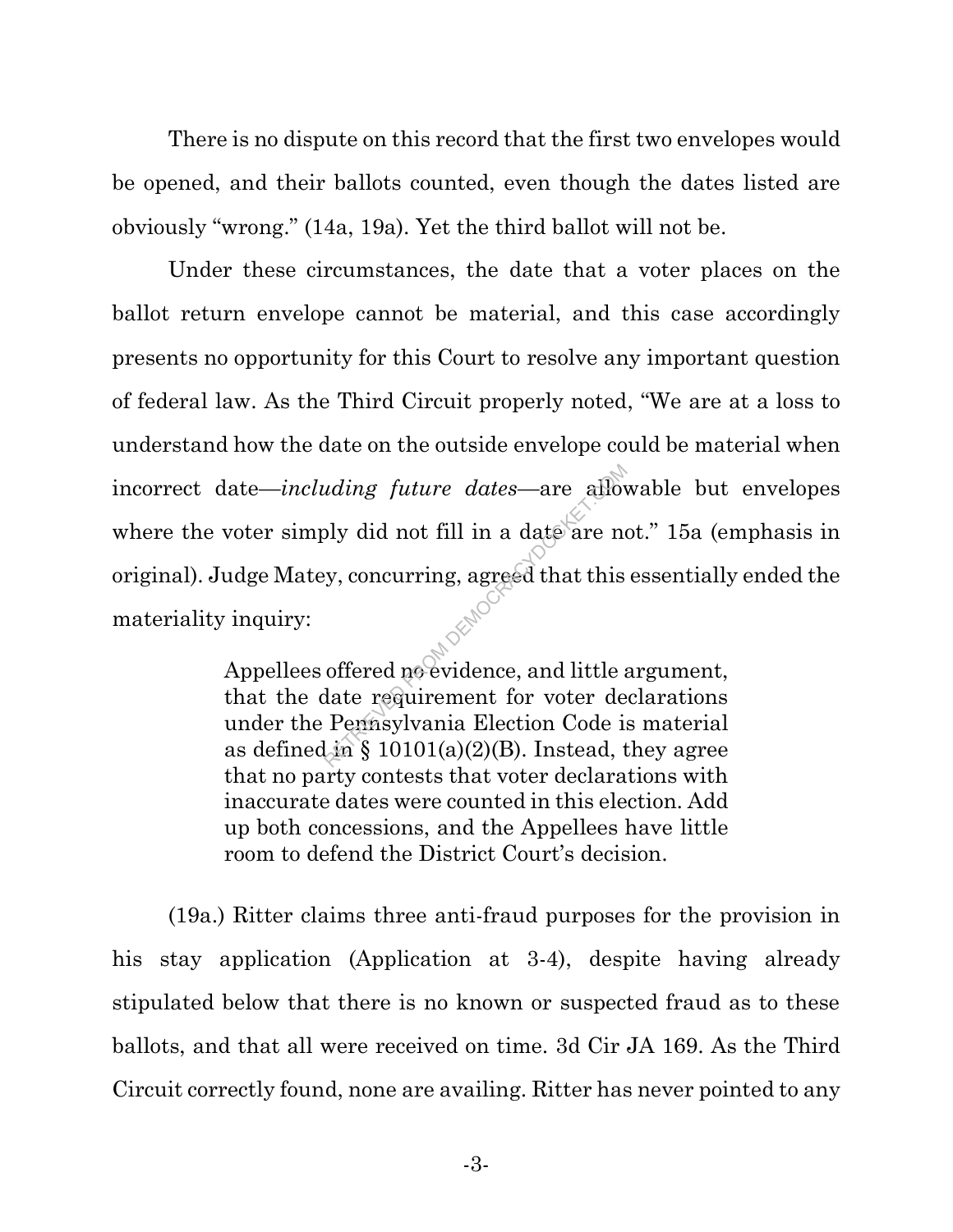passage in the Pennsylvania Election Code or its related administrative guidance in which the handwritten envelope date is employed for identity verification, fraud prevention, or any other purpose.

Indeed, each of Ritter's proffered justifications for the requirement is rebutted by the Election Code itself: 2

- **a.** Ritter claims it serves some anti-fraud purpose to know "when the elector actually executed the ballot." He does not explain *why* that might matter, and in any case, if *inaccurate* dates are allowed, as they were here, then the envelope date requirement does not accomplish that function. Moreover, a voter can lawfully execute a ballot at any time between receipt and Election Day, 8 p.m. *See* 25 P.S. § 3150.16.
- **b.** Ritter then claims the date helps establish a point in time against which to measure the elector's eligibility. But eligibility is based on Election Day. A 17-year-old who will turn 18 by Election Day can register to vote under Pennsylvania law, *see* 25 Pa.C.S.A. § 1301(a), but she cannot be issued a mail-in ballot until turning 18 and becoming a qualified elector. *See* 25 Pa.C.S.A. § 1102; 25 P.S. § 3150.12(a). At the other end of the spectrum, a mail-in voter who has died before the polls open will not have his ballot counted, even though he was alive and eligible when voting. *See* 25 P.S. § 3146.8(d). ent does not accomplish that lawfully execute a ballot at any<br>ion Day, 8 p.m. See 25 P.S. § 3<br>in claims the date helps estal<br>which to measure the elect<br>is based on Election Day. A<br>by Election Day can regis<br>unia law, see 2
- **c.** Finally, Ritter contends that the handwritten date requirement "helps ensure the elector completed the ballot

<sup>2</sup> In its *amicus* brief to the Third Circuit, the Commonwealth of Pennsylvania concurs that the handwritten date requirement "does not in any way assist in determining a voter's qualifications to vote under Pennsylvania law" and "is not a useful tool in preventing fraud." 3d Cir. Dkt. 38-2, at 7-8, 12. The Commonwealth, too, has rebutted each proffered justification for the handwritten date requirement. Id. at 10-12.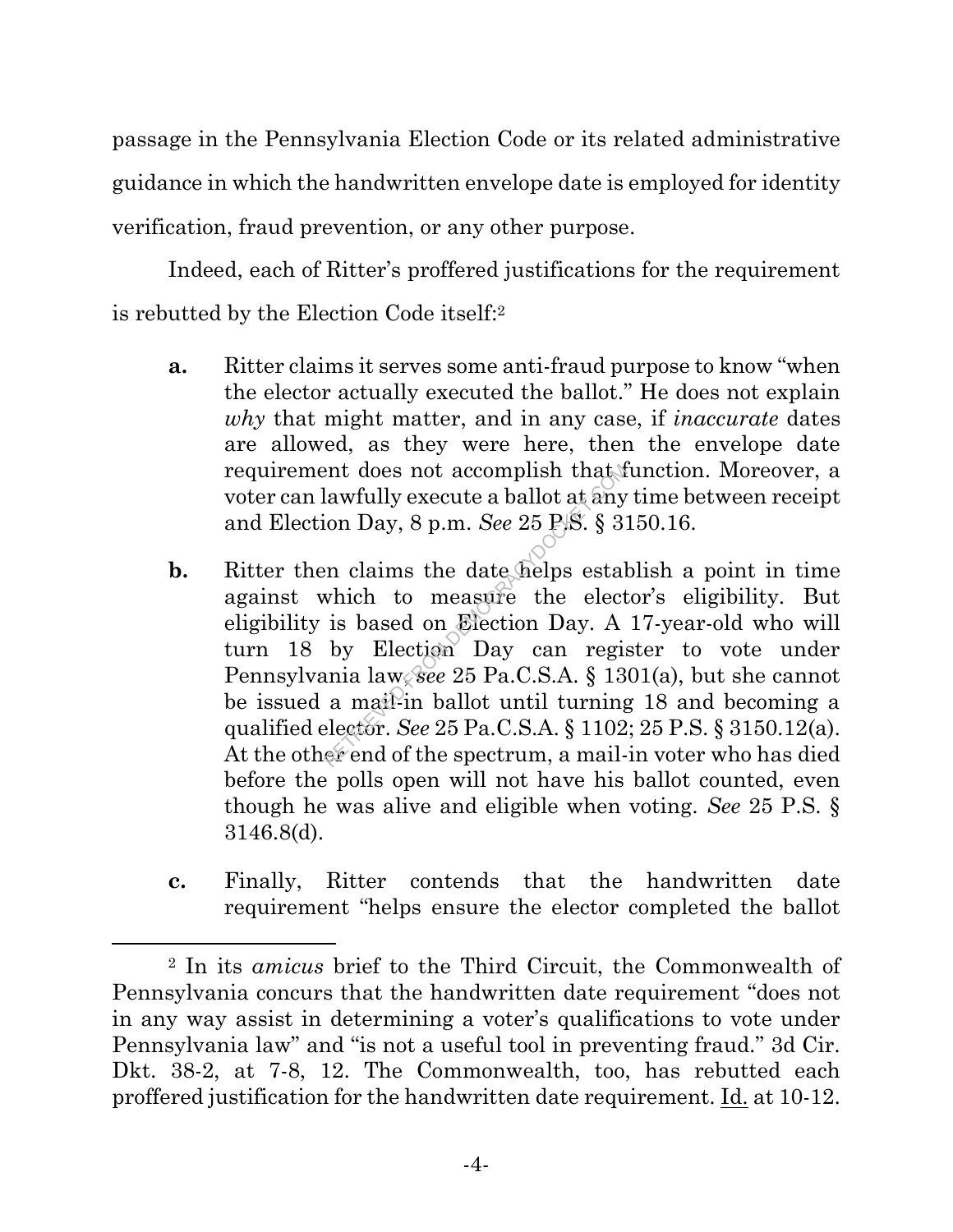within the proper time frame," and "prevents third parties" from collecting and "fraudulently back-dating votes." Under current Pennsylvania law, as noted above, the relevant time frame for completing the ballot is from "any time after receiving an official mail-in ballot" through Election Day, 8pm. Either the ballot is or is not received by then and timestamped as such; it cannot be back-dated once the window is closed. Moreover, third parties are already prohibited from handling mail-in ballots. *See* 25 P.S. § 3150.16(a) ("Such envelope shall then be securely sealed and the elector shall send same by mail … or deliver it in person to said county board of election."); *accord* Pa. Democratic Party v. Boockvar, 238 A. 3d 345, 379-80 (Pa. 2020).

Judge Matey, concurring below, properly noted that there may be future cases or controversies, involving different facts, evidence, or administrative guidance, indicating the relevance of a handwritten date. 19a-20a. But none are present here. oncurring below, properly not<br>troversies, involving different<br>nce, indicating the relevance of<br>e present here.<br>The mail ballot return enverses because the mail ballot return enverses.

And again, there is no possible rationale for requiring voters to write *any date at all* on the mail ballot return envelope in order to have their ballots counted, as happened in this case. Because on the facts in this record there is no basis whatsoever for finding the handwritten date requirement to be material, this case is a poor vehicle to resolve any important question of federal law.

### **2. There is no intra-Pennsylvania conflict which this Court needs to resolve.**

Contrary to Ritter's assertions, the Third Circuit's decision is consistent with the Pennsylvania Supreme Court's expressed views on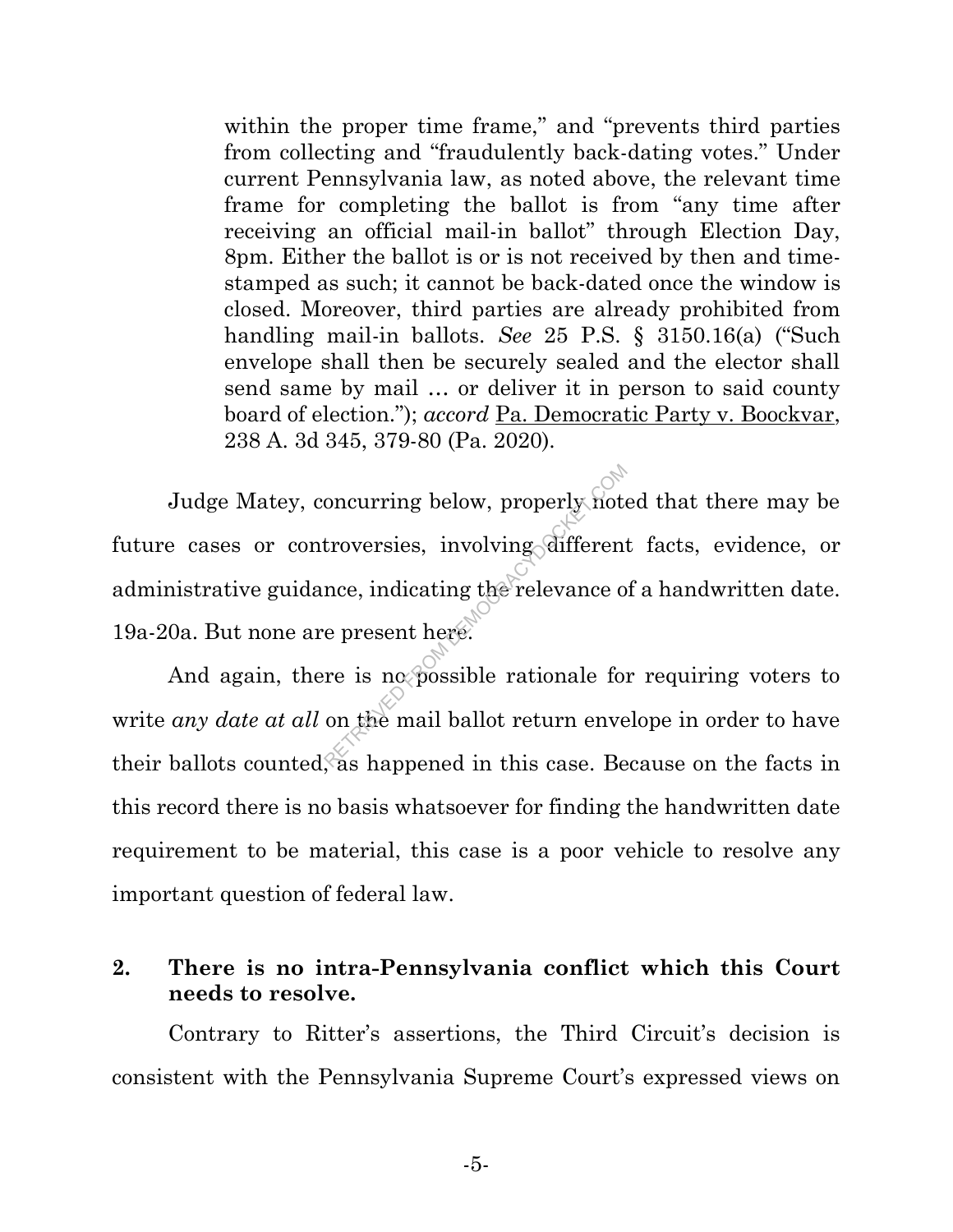the Materiality Provision. Moreover, Pennsylvania's courts are concurrently reviewing these issues and given the Pennsylvania Supreme Court's previously expressed views as to the applicability of the Materiality Provision, no conflict is likely. Nor does any pending recount necessitate this Court's intervention, as there appear to be too few undated ballots extant to be outcome determinative.

When the Pennsylvania Supreme Court reviewed the undated ballot issue after the 2020 election in In Re Canvass Of Absentee And Mail-In Ballots Of November 3, 2020 General Election, 241 A.3d 1058 (2020) (hereinafter "In re 2020 Canvass"), the Court resolved the dispute strictly on statutory construction grounds: was *shall* mandatory or directory when it came to the language that a voter "shall fill out, sign and date" the envelope? 3 From Demokracy 2020 General From the Court construction grounds: was<br>ne to the language that a vote<br>be?<sup>3</sup> ecause one of the intervention of the intervention of the intervention of the intervention of the three opinions i

Nonetheless, because one of the intervenors had raised the Materiality Provision, two of the three opinions in In re 2020 Canvass addressed its applicability. The three Justices comprising the In re 2020 Canvass plurality, which held that *shall* should be deemed directory in nature, noted in the Opinion Announcing the Judgment of the Court that it was bound by the Materiality Provision, and that would also likely

<sup>3</sup> Per the opinion, if merely *directory* in nature, the language would constitute "a directive from the Legislature that should be followed but the failure to provide the information does not result in invalidation of the ballot." Id. at 1062.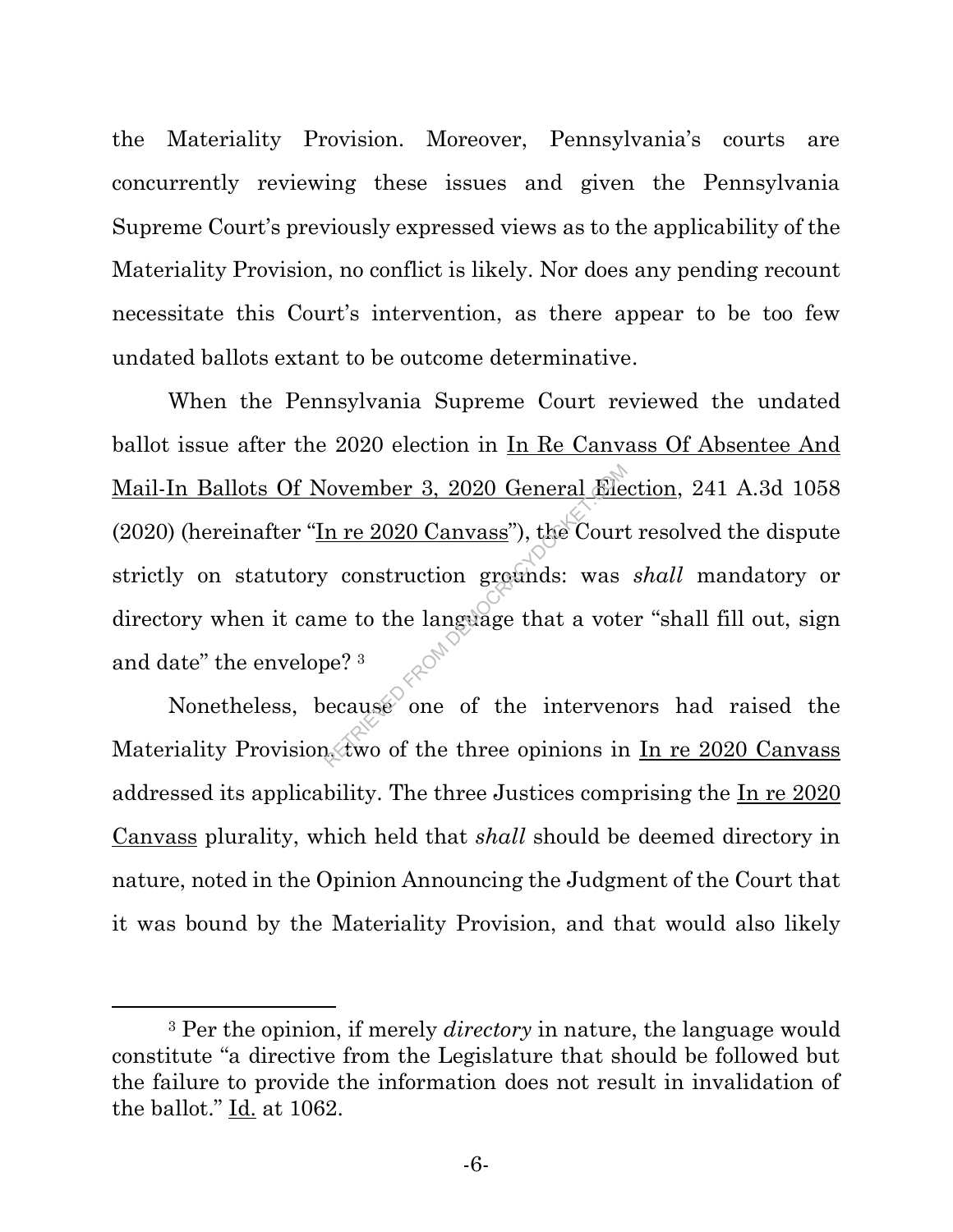doom this handwritten date requirement. In re 2020 Canvass at 1074 n.5 (citing cases).

The pivotal vote in that decision was cast by Justice Wecht, who concurred with the OAJC that the ballots should be counted in 2020 because voters had not been adequately warned, but joined the dissenters in their belief that, going forward, *shall* should be deemed mandatory as a matter of state law, provided that voters received adequate notice that they could be disqualified for failure to include the envelope date. 4

Moreover, Justice Wecht's separate opinion made clear that the Materiality Provision could well apply to the envelope date requirement if it was used to disqualify voters: **PLANSCRACHT** 

<sup>&</sup>lt;sup>4</sup> Indeed, this is why Justice Wecht decided as a matter of state law that the envelope date rule could only apply prospectively, because there were not "*conspicuous warnings regarding the consequences for failing strictly to adhere' to those requirements*." Id. at 1089 (emphasis in original).

Here, any warning that the date was required were provided in small font which was easy to ignore. Members of the Lehigh County Board of Elections considered this very point in their deliberations, in light of Justice Wecht's reasoning, before unanimously deciding to count these ballots. Board member Jane Ervin, before voting, asked the chief elections clerk, "Now, if I vote that direction it could be qualified to say to the election process, can we beef up the instructions on the next ballot to make it like blinking red lights, sign here, and date here, or something along those lines?" Board member Doris Glaessmann concurred: "I'll only agree to this year, and with the proviso so that we look at revising the envelope to make it much more visible to the voters." *See* 3d Cir JA 250- 51.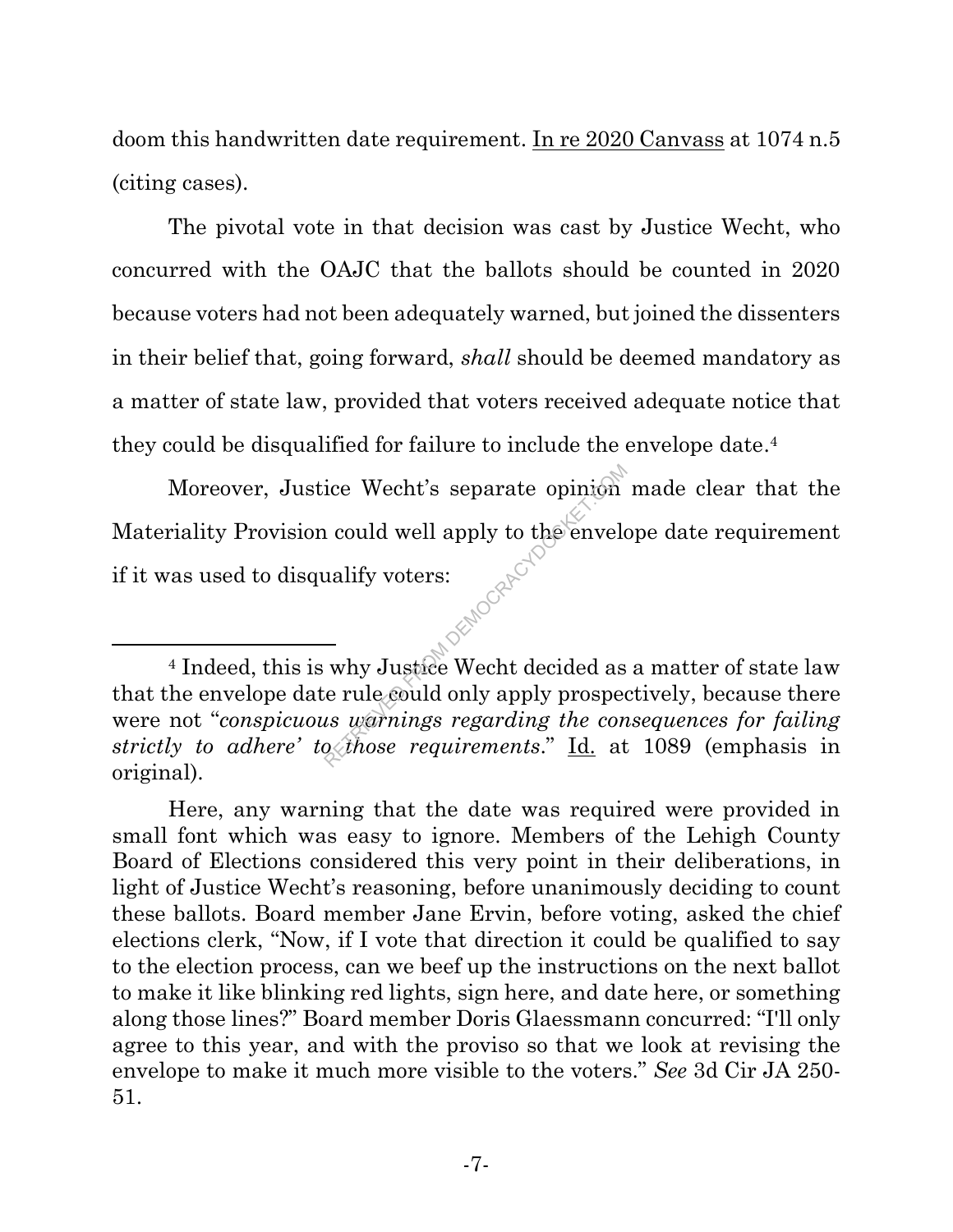I certainly would expect the General Assembly to bear that binding provision [i.e., the Materiality Provision] in mind when it reviews our Election Code. It is inconsistent with protecting the right to vote to insert more impediments to its exercise than considerations of fraud, election security, and voter qualifications require.

Id. at 1089 n.54.

As far as any impact on 2022's primary elections, Ritter is overstating the point. This morning, the Commonwealth Court of Pennsylvania is hearing argument on whether undated ballots should be counted in the United States Senate primary. *See* Dave McCormick for Senate v. Chapman, 286 MD 2022 (Pa. Commw. Ct., filed May 23, 2022). Because the margin between the candidates is presently larger than the total number of undated ballots, this question is likely to be moot before the recount is completed on June 7. <sup>5</sup> Any conflict remains hypothetical, Ing argument on whether under<br>d States Senate primary See<br>286 MD 2022 (Pa. Commw. Ct.<br>between the candidates is pres<br>ted ballots, this question is liked on June 7.5 Any conflict r

<sup>&</sup>lt;sup>5</sup> The Doctor Oz for Senate *amici*, who did not seek Intervenor-Respondent Cohen's permission to file their brief, concede this point. (Cohen does not object to its filing.) "The total number of undated absentee and mail-in ballots cast in the May Republican primary election in 65 of Pennsylvania's 67 counties is only around 860—fewer than the 922-vote margin of Dr. Oz's apparent victory.… Moreover, of course, no candidate would receive 100% of the votes cast on such ballots … Thus, the undated ballots alone appear to be insufficient to overturn Mr. McCormick's apparent loss in the May 17, 2022 primary election." Id. at 3-4.

The same is the case in the other Lehigh County races cited by Ritter, where has been no post-election litigation or nor is any recount pending. *See* Katherine Reinhard, "Jarrett Coleman declares victory over *(cont'd next page…)*